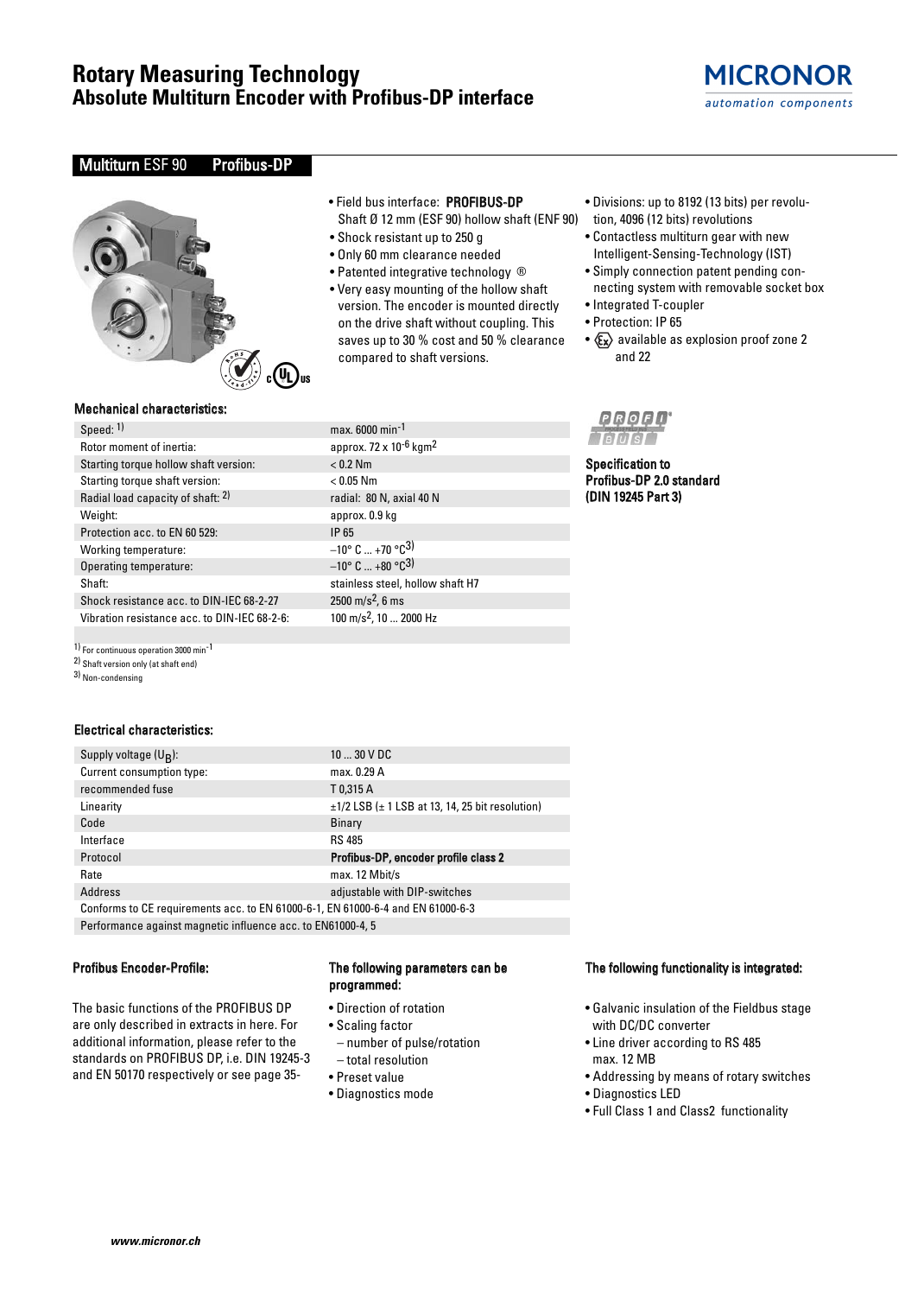# **Rotary Measuring Technology Absolute Multiturn Encoder with Profibus-DP interface**





### Mounting advice:

The brackets and shafts of the encoder and drive should not both be rigidly coupled together at the same time!

- 1 Socket box
- 2 Spring device for pin acc. to DIN 6325 Ø6
- 3 Spring device short (Bracket No. 2)
- 4 Spring device long (Bracket No. 3)
- 5 Slotted hole for screw M4
- Mounting bracket (Bracket No. 4) 6
- 7 2,5 mm deep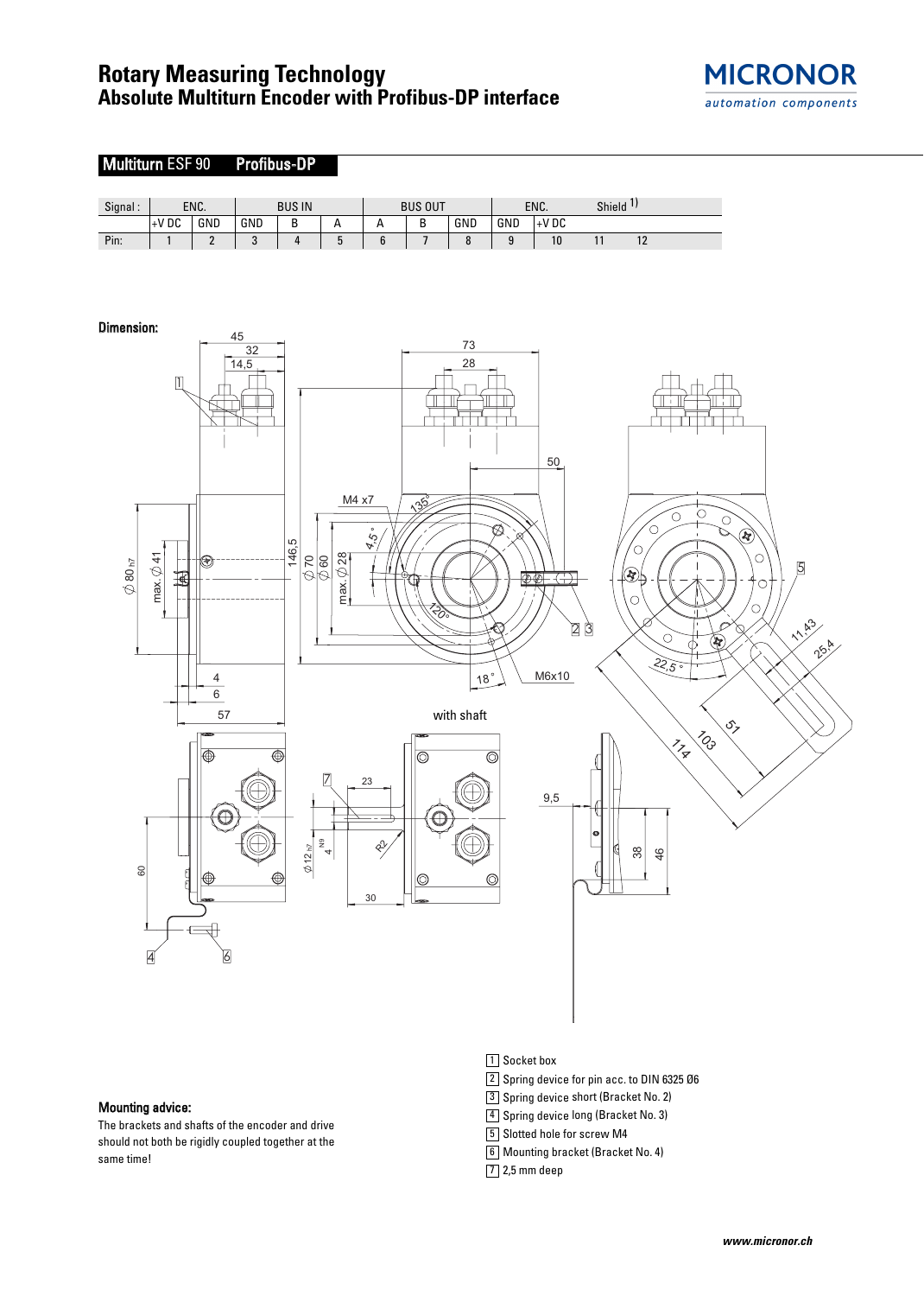

## Multiturn ESF 90 Profibus-DP

### **Terminal assignment M12 Connector version:**



 $2 \div 1$ 

 $3 \Leftrightarrow 3$ 

| Signal:                          |                |                | <b>BUS-A</b>   |                          | <b>BUS-B</b> |   |
|----------------------------------|----------------|----------------|----------------|--------------------------|--------------|---|
| Pin:                             |                |                | $\overline{2}$ | 3                        | 4            | 5 |
|                                  |                |                |                |                          |              |   |
|                                  |                |                |                |                          |              |   |
|                                  |                |                | lo v           | $\overline{\phantom{a}}$ |              |   |
| Power supply:<br>Signal:<br>Pin: | U <sub>R</sub> | $\overline{2}$ | 3              | 4                        |              |   |

| Signal:<br>Pin: | BUS VDC | <b>BUS-A</b> | <b>BUS GND</b> | <b>BUS-B</b> | Shield |
|-----------------|---------|--------------|----------------|--------------|--------|
|                 |         |              |                |              |        |

Dimension (M12 connector version):

4

5

1

3

2



- $2\rfloor$  Spring device short (Bracket No. 2) for pin acc. to DIN 6325 ø 6
- $3\rfloor$  Spring device long (Bracket No. 3) for pin acc. to DIN 6325 ø 6

4 Slotted hole for screw M4

Mounting bracket (Bracket No. 4) 5

 $6$  2,5 mm deep